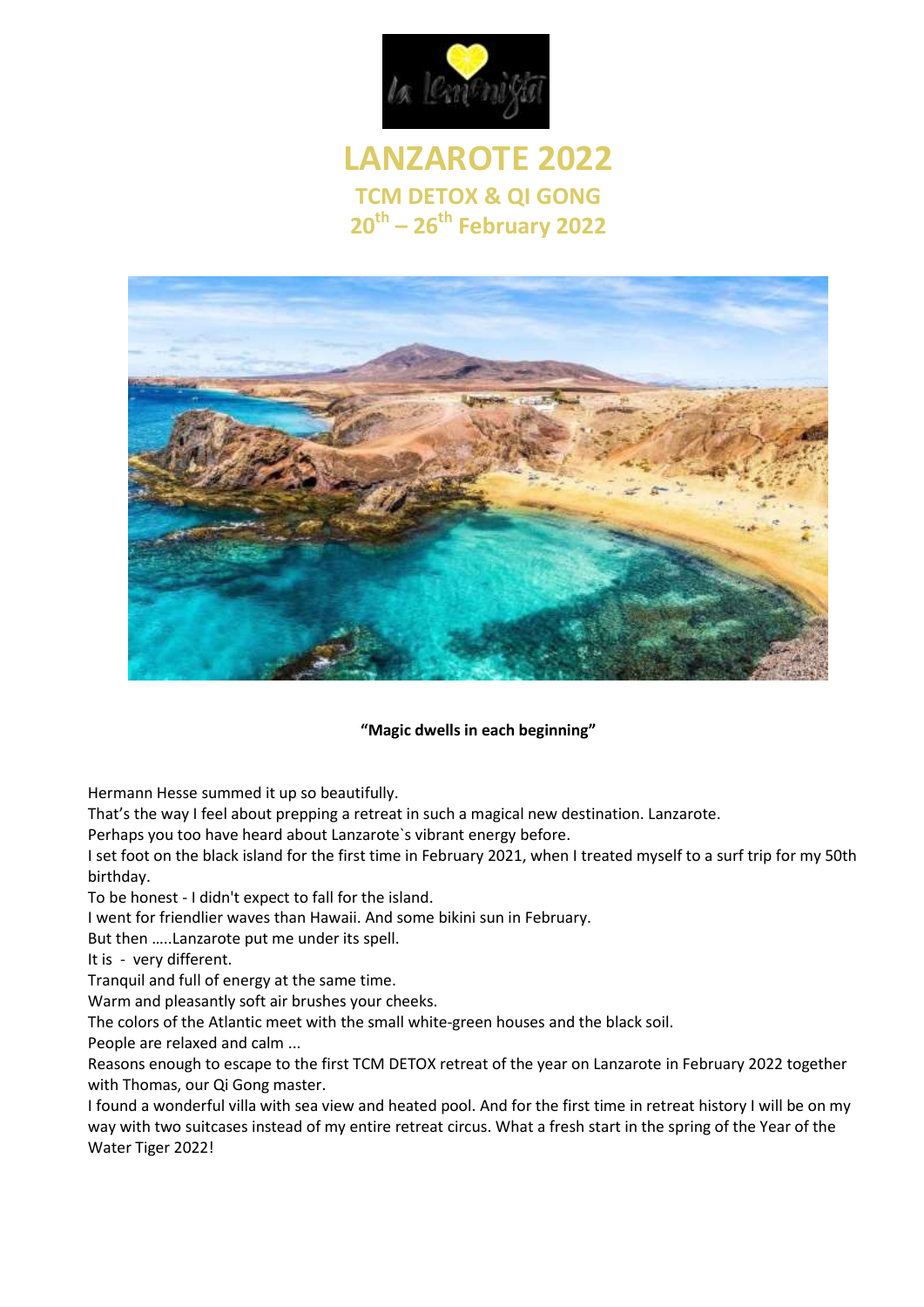

#### **PRICES:**

1100 € retreat including organic detox full board Accommodation at our Retreat villa : Double room 690 € p.p. Single room 990 € p.p.

### **OUR SERVICES:**

6 nights with organic detox full board in Macher 3 fully organic, freshly cooked meals per day, 1 day Budda Bowl lunch take away Detox & herbal tea, energized water 1 Power of Detox lecture 10 Qi Gong & mindfulness sessions Minimum 8, maximum 12 participants The retreat starts with dinner the first night and ends with breakfast on departure day.

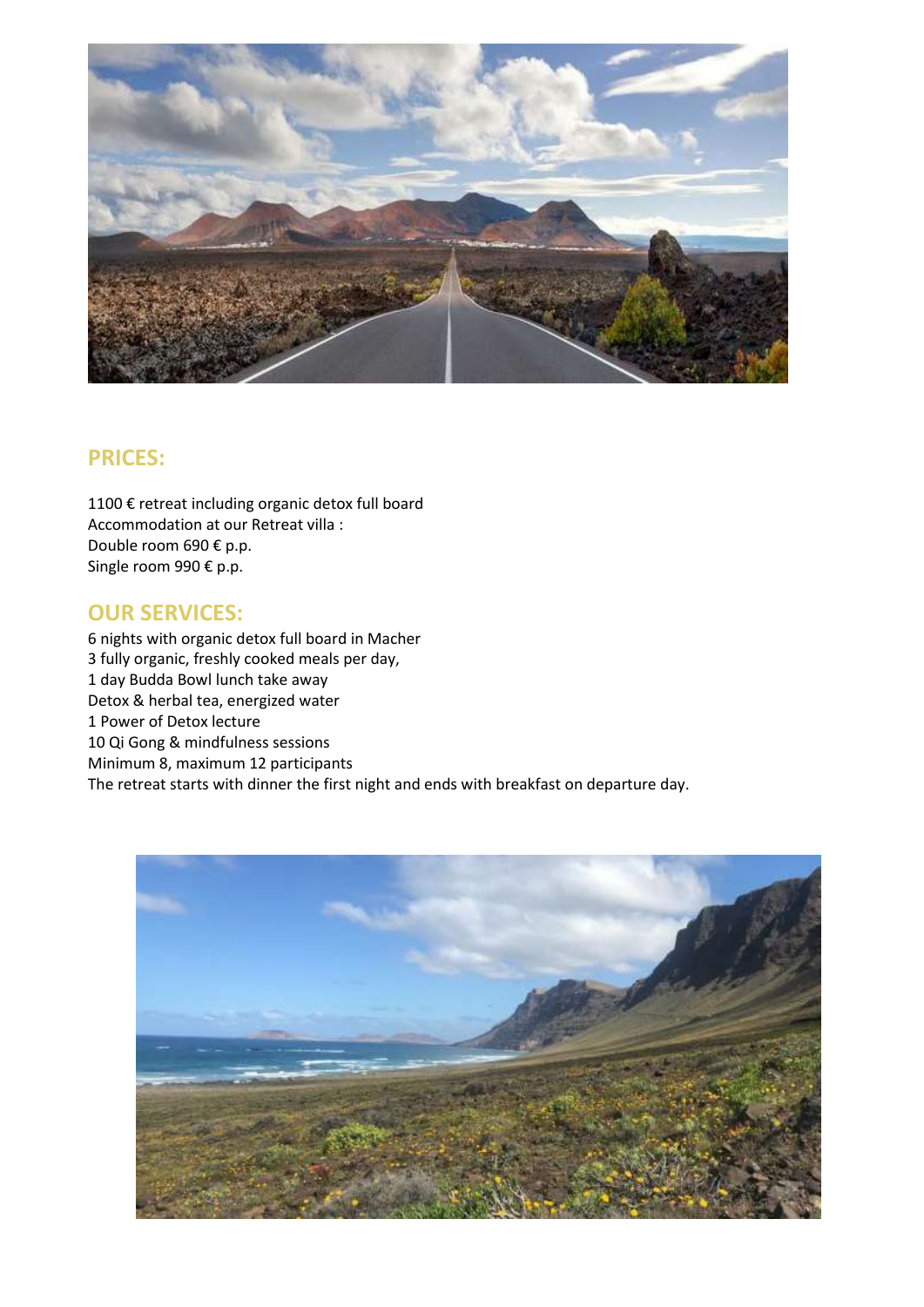#### **Your team on Lanzarote**



Traditional Chinese Medicine & alkaline diet. Two -optional- Qi Gong sessions morning and She is happily serving organic, gluten-free, event meer evening add wonderful strength and peace. dairy-free Mediterranean fusion cuisine Thomas` lessons are easy, undogmatic and pimped with superfoods, refined with wild<br>
herbs since 2009. www.ursulapeer.com<br>
www.taichi-schule.at herbs since 2009. [www.ursulapeer.com](http://www.ursulapeer.com/)



#### **Ursula Peer Thomas Hudecsek**

Certified TCM nutritionist, author, speaker has been practicing Qi Gong & mindfulness for Cooks her own organic detox recipes based on more than 20 years and is a master of his trade.